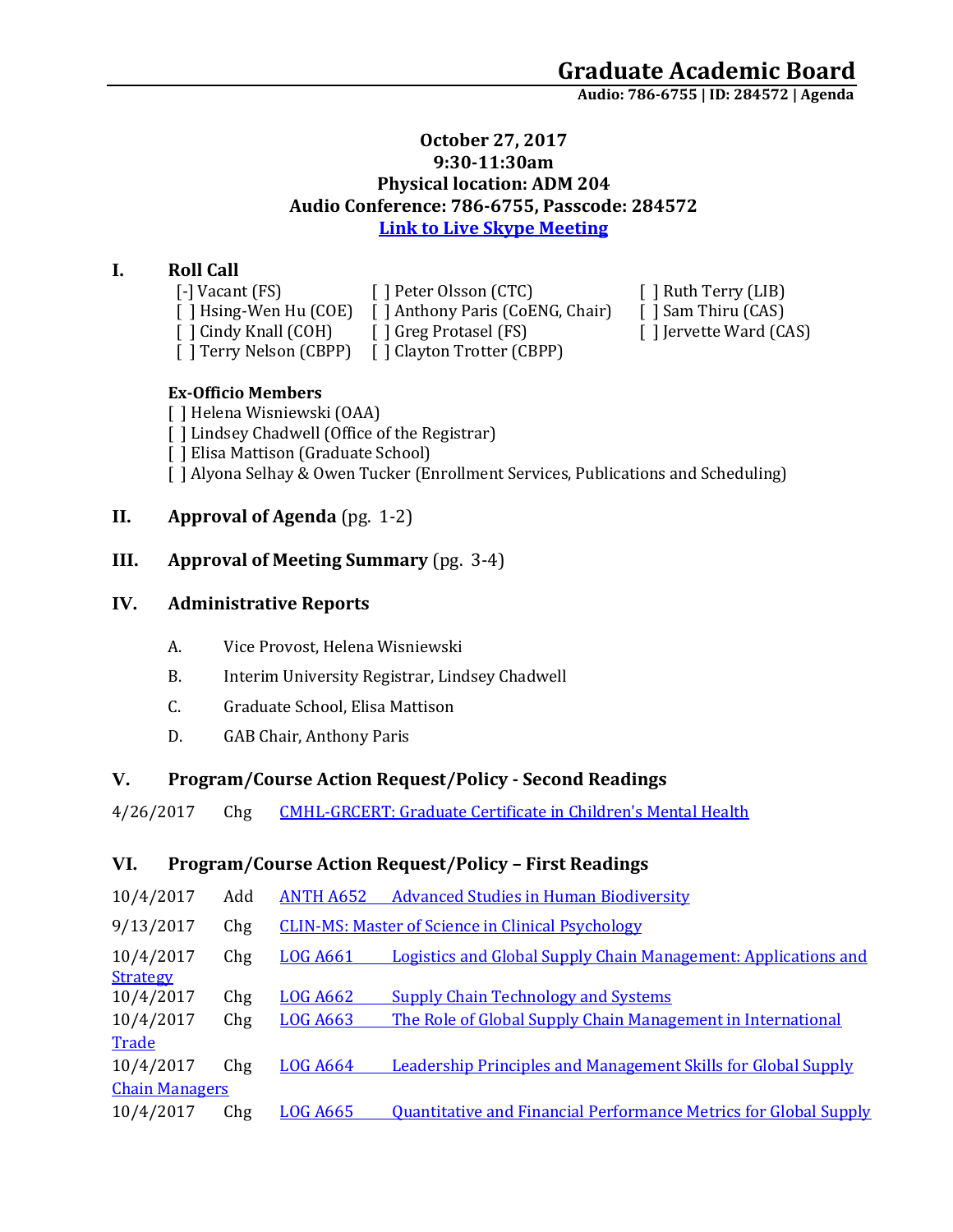# [Chain Management](https://nextcatalog.uaa.alaska.edu/courseleaf/courseleaf.cgi?page=/courseadmin/4133/index.html&step=tcadiff)

10/4/2017 Chg [GSCM-MS: Master of Science in Global Supply Chain Management](https://nextcatalog.uaa.alaska.edu/courseleaf/courseleaf.cgi?page=/programadmin/9/index.html&step=tcadiff)

# **VII. Old Business**

## **VIII. New Business**

## **IX. Informational Items and Adjournment**

A. Next Meeting: November 10, 2017 (LIB 307)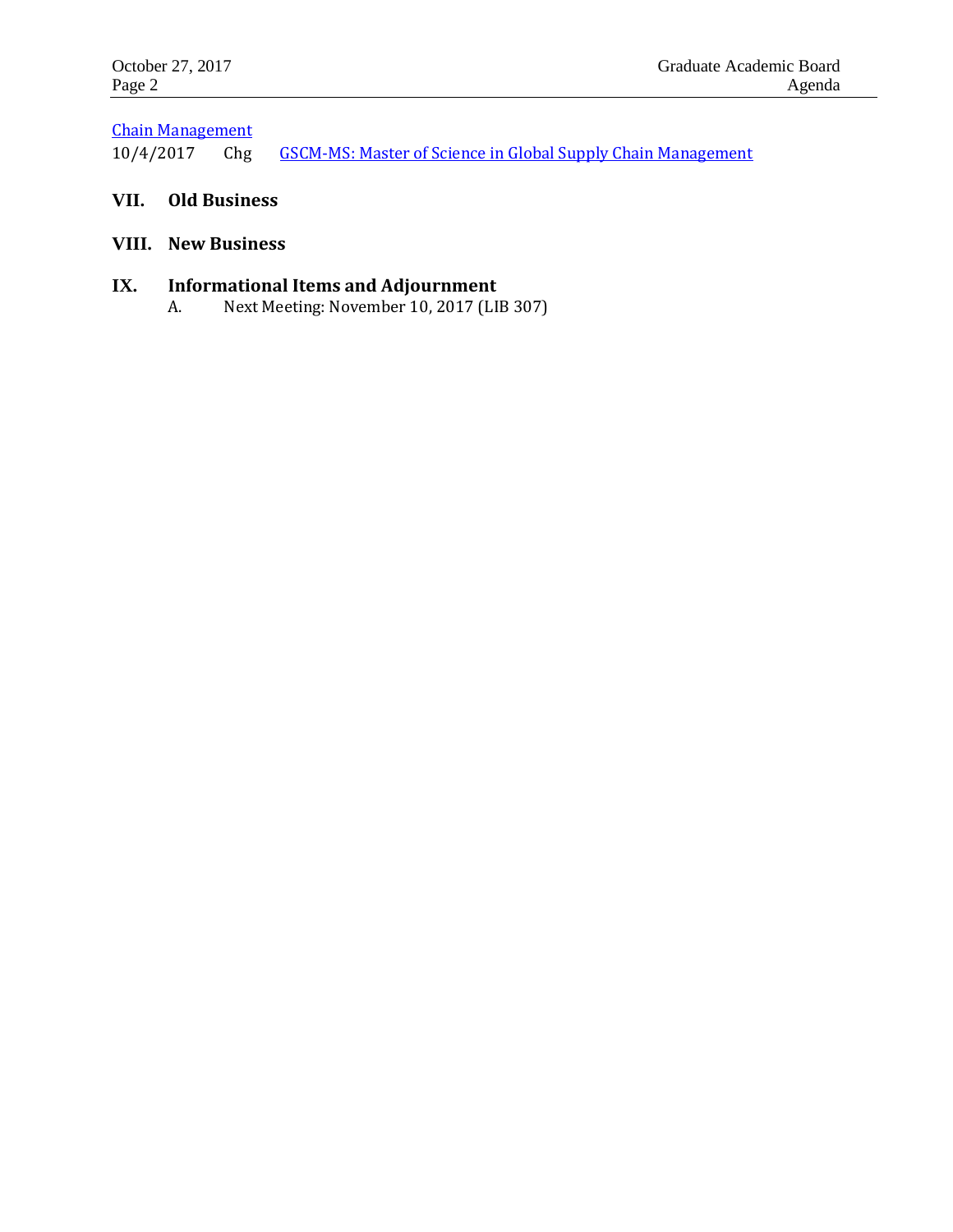**Audio: 786-6755 | ID: 284572 <sup>|</sup> Summary**

#### **October 13, 2017 9:30-11:30am Physical location: ADM 204 Audio Conference: 786-6755, Passcode: 284572 [Link to Live Skype Meeting](https://meet.uaa.alaska.edu/mdmarron/GR8HB6P7)**

## **I. Roll Call**

| [-] Vacant (FS)          | [A] Peter Olsson (CTC)           |  |
|--------------------------|----------------------------------|--|
| [x] Hsing-Wen Hu $(COE)$ | [x] Anthony Paris (CoENG, Chair) |  |
| [x] Cindy Knall (COH)    | [x] Greg Protasel (FS)           |  |
| [x] Terry Nelson (CBPP)  | [A] Clayton Trotter (CBPP)       |  |

k] Ruth Terry (LIB) k] Sam Thiru (CAS) k] Jervette Ward (CAS)

### **Ex-Officio Members**

[x] Helena Wisniewski (OAA) [x] Lindsey Chadwell (Office of the Registrar) [x] Elisa Mattison (Graduate School) [E] Alyona Selhay & Owen Tucker (Enrollment Services, Publications and Scheduling)

**II. Approval of Agenda** (pg. 1-2)

*Approved*

**III. Approval of Meeting Summary** (pg. 3-4) *Approved*

# **IV. Administrative Reports**

- A. Vice Provost, Helena Wisniewski
- B. Interim University Registrar, Lindsey Chadwell
	- *10/20 Midterm grades due*
	- *10/27 Deadline to register for independent and directed studies; practicum, internship, research, thesis and open-entry courses; and continuous registration*
	- *10/30 Spring 2018 Schedule Online*
	- *11/10 Grad student registration open*
	- *11/3 Withdrawal deadline for fall semester*
- C. Graduate School, Elisa Mattison

*Western Regional Graduate Program allows students not in Alaska to be in the program and pay in-state tuition. It is open to all programs.* 

D. GAB Chair, Anthony Paris *Fast track MS Mechanical Engineering approved by BOR, NWCCU & OAA*

### **V. Program/Course Action Request/Policy - Second Readings**

| 4/20/2017 | Add | MD A604     | <b>Ecology of Health and Medicine - Foundations 1</b> |
|-----------|-----|-------------|-------------------------------------------------------|
| 4/20/2017 |     | Add MD A605 | <b>Ecology of Health Medicine - Foundations 2</b>     |